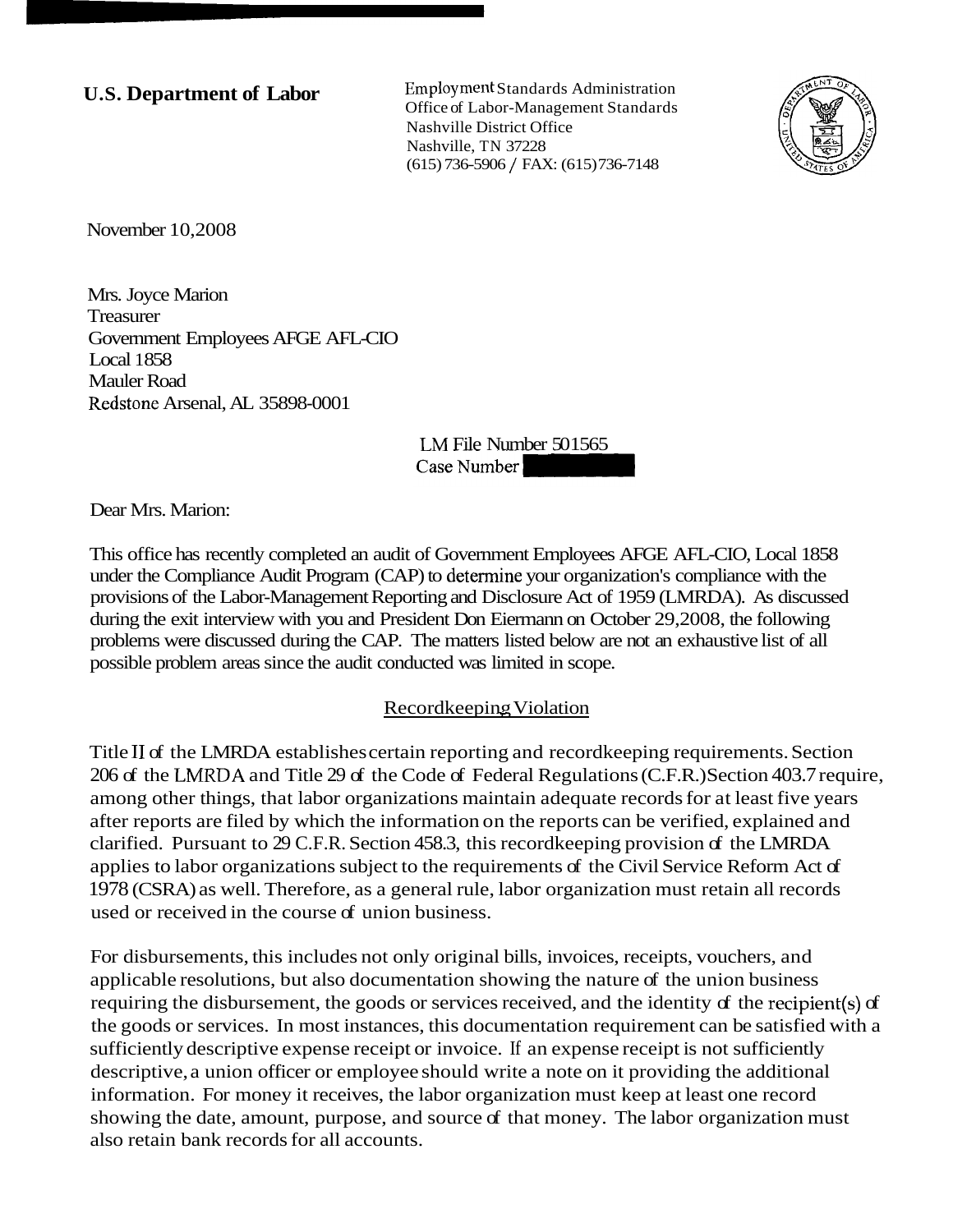430-09907(77) November 10,2008 Page 2 of 3

The audit of Local 1858's 2007 records revealed the following recordkeeping violation:

Failure to Record Receipts

Local 1858 did not record in its receipts records the source of more than one means of currency received for deposit during the end of fiscal year 2006 or beginning of fiscal year 2007 reflected on a deposit slip, dated February 15,2007, totaling \$1,116. Union receipts records must include an adequate identification of all money the union receives. The records should show the date and amount received, and the source of the money.

Based on your assurance that Local 1858 will retain adequate documentation in the future, OLMS will take no further enforcement action at this time regarding the above violations.

# Reporting Violations

Pursuant to 29 C.F.R., Section 458.3, the reporting requirement under 29 C.F.R. Section 403.2 (see Section 201(b) of the Labor-Management Reporting and Disclosure Act (LMRDA)) is made applicable to labor organizations subject to the requirements of the CSRA. This provision requires labor organizations to file annual financial reports that accurately disclose their financial condition and operations. The audit disclosed a violation of this requirement. The Labor Organization Annual Report Form LM-2 filed by Local 1858 for fiscal year ending December 31,2007, was deficient in that:

Receipts and disbursements were inaccurately reported in Statement B

Total receipts reported in Item 49 were over reported by \$1,692. Total disbursements reported in Item 69 were under reported by \$324.

I am not requiring that Local 1858 file an amended LM report for 2007 to correct the deficient items, but Local 1858 has agreed to properly report the deficient items on all future reports it files with OLMS.

### Other Violation

The audit disclosed the following other violation:

Inadequate Bonding

Pursuant to 29 C.F.R. Section 458.35, officers and employees of any labor organization subject to the CSRA are required to be bonded in accordance with Section 502(a) of the